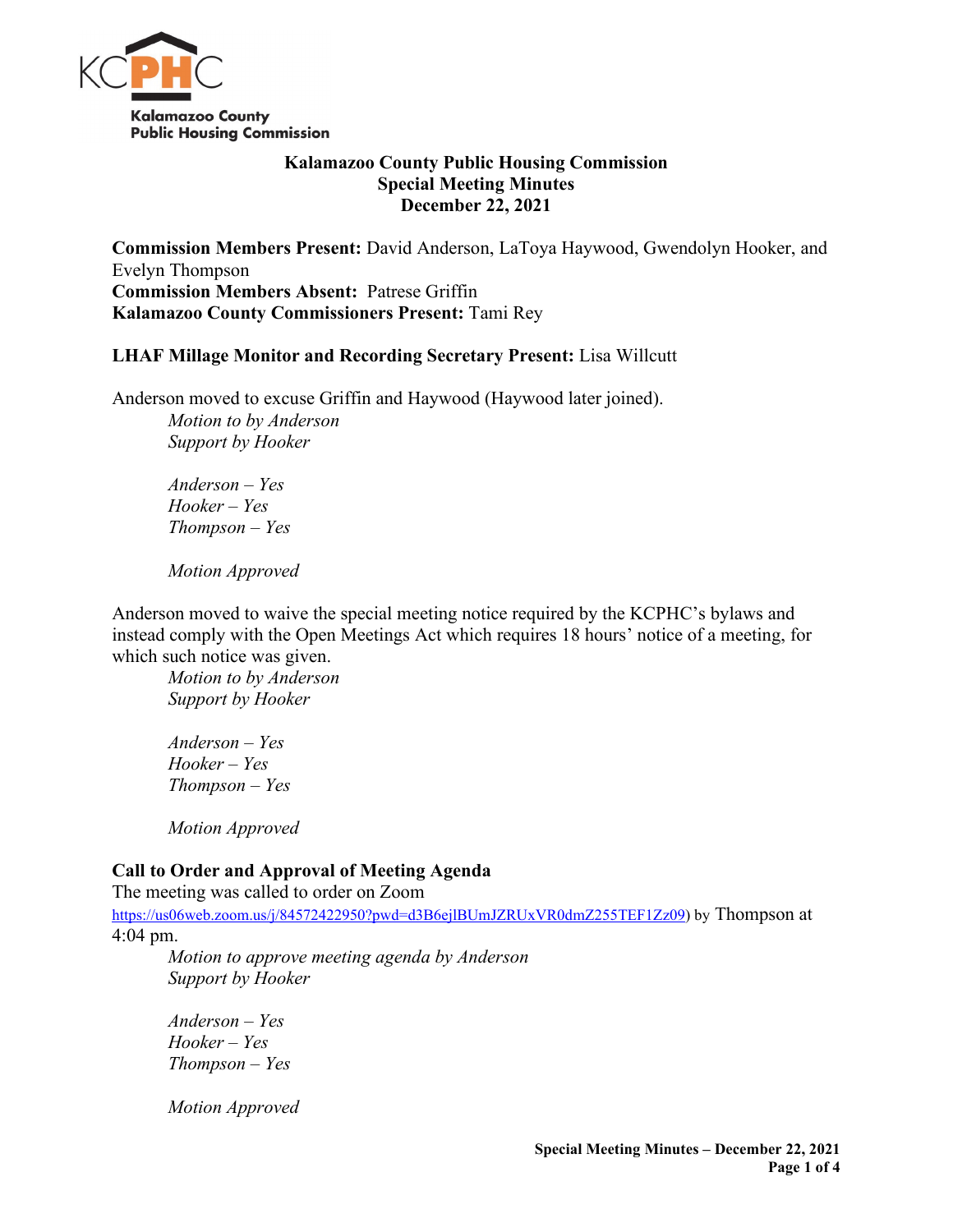

# **Public Comment on Agenda and Non-Agenda Items**

Mary Balkema, Housing Director for Kalamazoo County, stated that she received advice from the Kalamazoo County attorney regarding uses of 2015 Millage funds by the KCPHC. She stated that direct housing assistance or support that is consistent with the workplan that expires December 31, 2021, and that specifically assists families with school age children, is allowed. She went on to note that any funding must be issued before December 31, 2021. After the workplan expires no 2015 Millage funds can be disbursed until a new workplan is in place and approved by the Kalamazoo County Board of Commissioners.

### **Discuss Assistance for Fox Ridge Residents Displaced by Fire**

Hooker informed the group that there are approximately 30 displaced families with at least 20 households with school aged children. Until Fox Ridge can find placements for the families, such as another unit at the property or their current unit) the families need somewhere to go for two weeks. The idea is to place families in hotels until then. She went on to say that the cost is estimated at \$700 per week per family. Currently there are seven families that need this assistance, so the total expenditure would be around \$10,000.

Anderson stated that, given the information provided by Balkema, assistance may be limited by the number of days remaining in the year as two weeks from today would extend past December 31, 2021.

Hooker asked if two weeks could be paid for, and Balkema stated that the check has to be cut in 2021. She went on to say that the \$9,800 can cover services into the next year, as long as the check is issued in this year; Balkema does not think it matters if the funds cover services into 2022.

Thompson asked how the two week stay period was determined. Hooker explained that this is the number of weeks that Fox Ridge stated they would need in order to determined where each household was going to be rehoused. She went on to say that Fox Ridge will either move residents back into their current unit, transfer them to a different unit at the property or move them to a sister property.

Anderson pointed out that if the funding is issued to HOPE thru Navigation, then Hooker will have to abstain from voting (recording secretary note: at this point in the meeting Haywood had not yet joined the meeting) because a quorum would not be present. Anderson stated that maybe Willcutt's office could cut the checks to the hotels. Hooker proposed that the check could be cut to the Northside Ministerial Alliance (NMA) since that is where donations are going to. Anderson stated that government dollars cannot be a donation, so there would have to be a work around, maybe issuing the funds and restricting them for hotel lodging for the fire victims only? Balkema stated that there is no real work around. Thompson stated that Willcutt noted in the chat that Lockhart Management & Consulting can cut the checks. Hooker expressed concern that a hotel would accept a check for payment. Thompson stated that her organization, Ministry with Community, issues checks to hotels routinely as they are housing those with COVID-19 in hotels.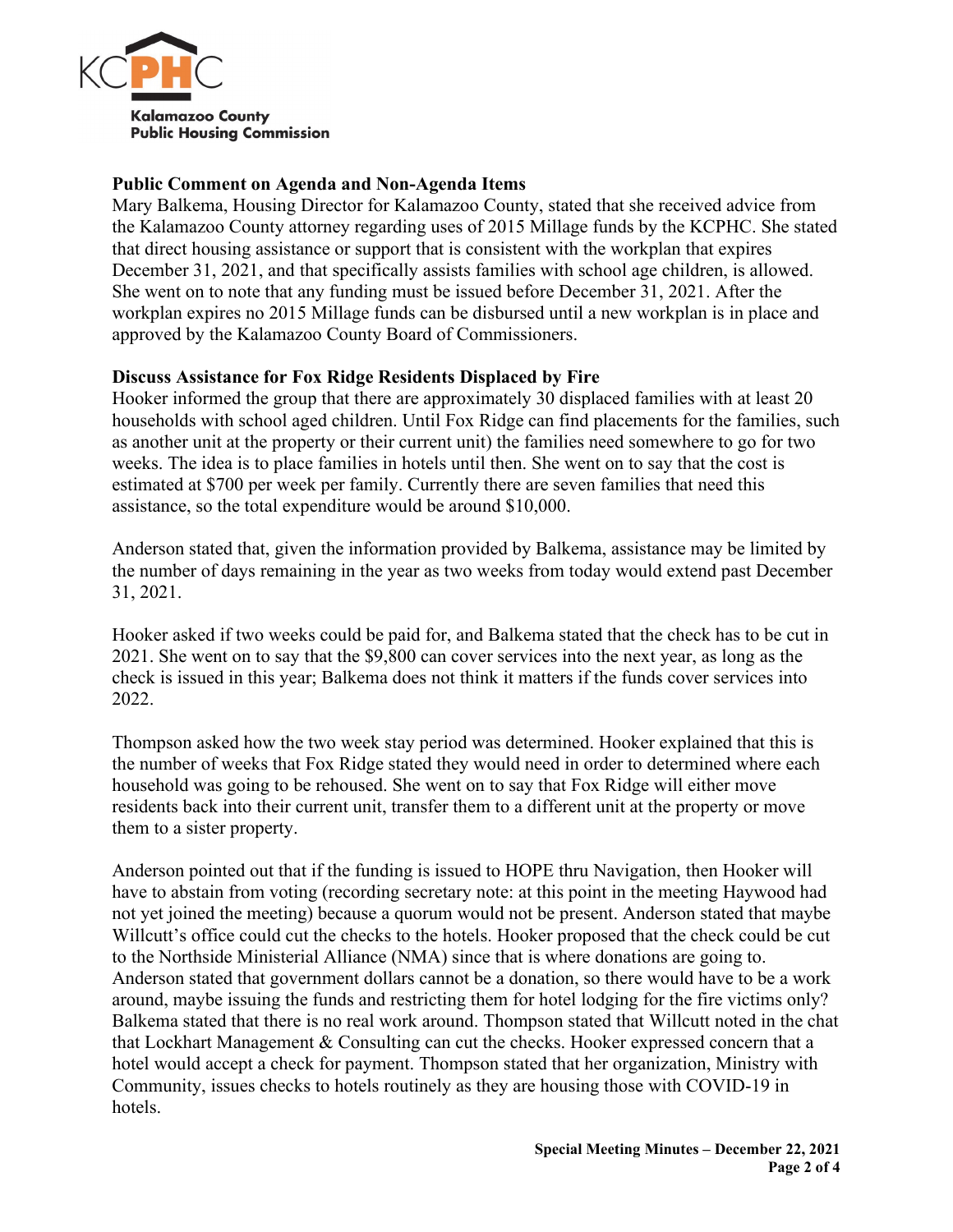

Haywood had joined the meeting and asked for clarification about the NMA's involvement and paying the hotels directly. Thompson clarified that if the hotels are paid directly there would not be any NMA involvement.

Hooker noted that she could abstain from voting and a quorum would still be available. She asked what the motion needed to state.

Haywood asked for a review of the events that lead to this discussion. Thompson provided a summary. Haywood then motioned for seven Fox Ridge families to be housed in motels at \$700 per week for two weeks and that those funds be paid directly to the hotel they are staying at. Anderson seconded the motion. After discussion on the motion, it was determined that key requirements were missing. Haywood withdrew the motion.

Haywood motioned for Willcutt to cut checks tomorrow for seven Fox Ridge families with school aged children who were victims of the fire to be housed in motels at a cost of \$1,400 per family (\$700 per week) and to be paid from the original Millage funds consistent with the Workplan.

*Motion by Haywood Support by Anderson Anderson – Yes Haywood – Yes Hooker – Yes Thompson – Yes Motion Approved*

#### **Public Comment on Agenda Items and Non-Agenda Items** None

#### **Commissioner Member Comments**

Anderson thanked Vice Chair Rey and Hooker for bringing this to the Commission in a quick fashion to bring assistance to these families.

Haywood reiterated Anderson's comments and thanked all her colleagues and having the heart to help these families.

Thompson appreciates Vice Chair Rey giving her a call and let everyone know that if they ever need her to call her cell phone. She thanked everyone for looking after our community and to let the Commission know if there is ever a need that can be addressed that they can help with, either as a Commission member or a community member.